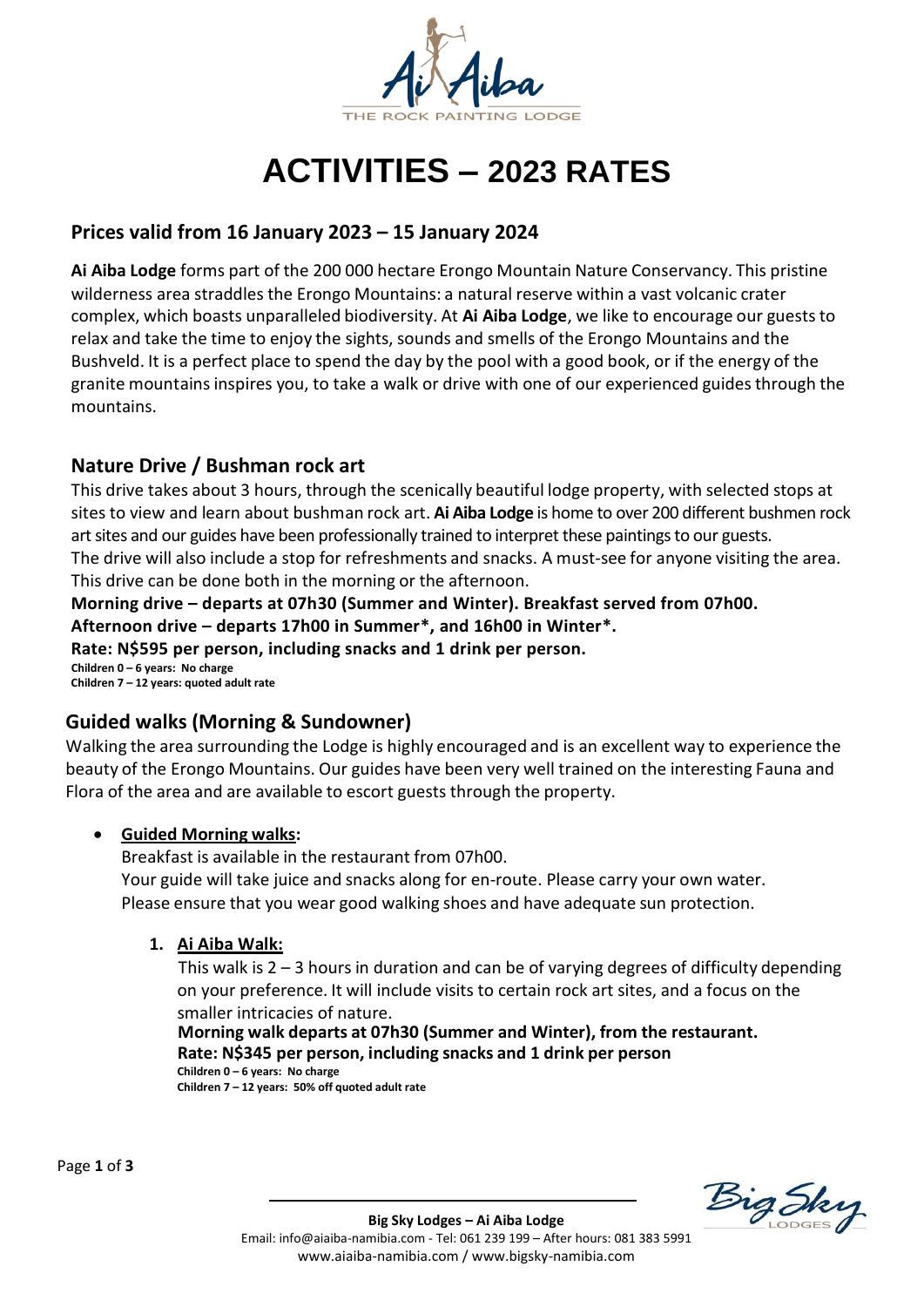

## **ACTIVITIES (2023) continued**

#### **2. Walk & Drive:**

This activity starts from the lodge with a 10min drive to Moringa valley. From there guests hike to a number of different rock art sites, including some fantastic viewpoints along the way. Then another short drive (10-15min), followed by another hike through majestic landscape to view some more rock art sites and interesting rock formations. A short 20min drive will then take you back to the lodge. Total duration is approximately 3 hours. **Morning walk & drive departs at 07h30 (Summer and Winter), from the restaurant. Rate: N\$595 per person, including snacks and 1 drink per person Children 0 – 6 years: No charge** 

**Children 7 – 12 years: quoted adult rate**

#### **3. Walk with visit to the San Living Museum:**

This walk is approximately 3 hours. Our guides will walk with you to the San Living Museum, stopping at certain rock art sites en-route. Once at the Living Museum the bushman will take guests on a bushwalk, and then our guides will lead you back to the lodge again. **Morning walk departs at 07h30 (Summer and Winter), from the restaurant. Rate: N\$495 per person, including entrance to San living Museum, snacks and 1 drink per person**

**Children 0 – 6 years: Charges for the San Living Museum activities only Children 7 – 12 years: 50% off quoted adult rate**

#### • **Guided Sundowner walk:**

Very close to the lodge, you will be guided up a granite hill where you can relax and enjoy a cold 'sundowner' drink while watching the sun set over spectacular views of the Erongo Mountains. **Sundowner walk departs at 18h30 (Summer) and 17h30 (Winter), from the restaurant Rate: Included in the accommodation rate (excluding drinks).** *Note that our guide will gladly take your drinks order and carry the drinks up to the sundowner spot for you.*

## **Mountain Biking Trails**

On consolation with numerous expert trail builders, we have started developing a network of trails that will allow mountain bikers the opportunity to explore this spectacular landscape at their own pace. There will be trails that cater for riders of all skills levels, but the overall emphasis will remain one of enjoyable, free flowing, scenic trails. We currently have a beautiful 24km trail that follows mainly jeeptracks and a few purpose-built single-track trails. There are several extensions leading off from this trail, exploring some of the granite outcrops on the property, that cater for more accomplished riders seeking a more adventurous ride. All trails are well marked and maintained. Please remember to bring your bike, as we do not supply them on site.

Page **2** of **3**